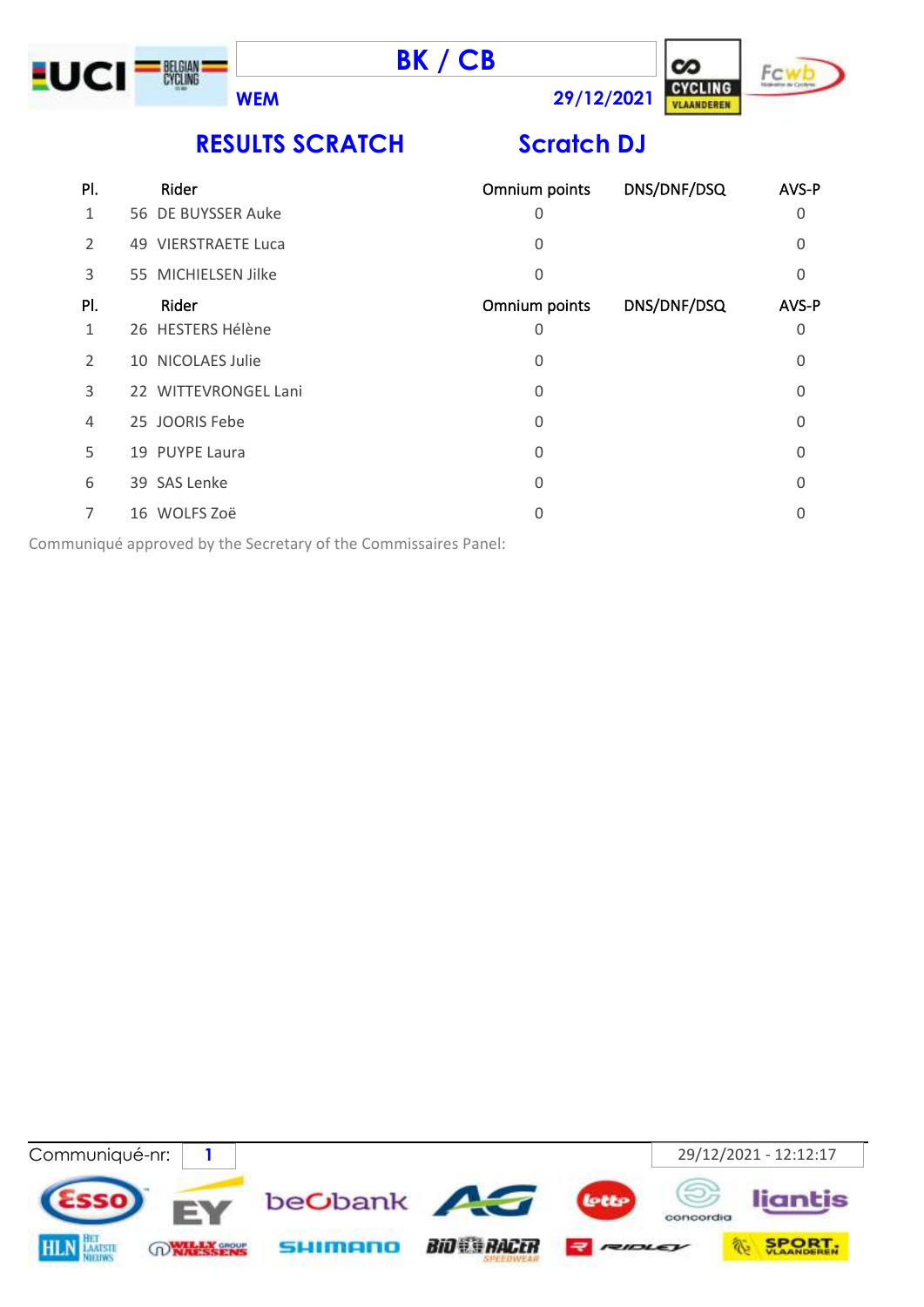

cz **29/12/2021 CYCLING** 



**meter**

# **RESULTS TIME/OTHER 3 Achterv./Pours. U17**

| PI. |    | Rider                      | Time          | Omn. P.  | <b>AVS</b> | Heat         |                |
|-----|----|----------------------------|---------------|----------|------------|--------------|----------------|
| 1   | 59 | VAN DAMME Thibaut          | $0:02:24$ 214 | 0        | 0          | 6            | 1              |
| 2   | 43 | <b>AERNOUTS Nicolas</b>    | $0:02:26$ 642 | 0        | 0          | 4            | 2              |
| 3   | 50 | DE BOCK Aless              | $0:02:28$ 142 | 0        | 0          | 6            | 2              |
| 4   |    | 45 VAN STRIJTHEM Matijs    | $0:02:29$ 037 | 0        | 0          | 5            | 2              |
| 5   |    | 61 VERSTRAETE Jenthe       | 0:02:34 883   | 0        | 0          | 4            | 1              |
| 6   | 53 | <b>MAES Luca</b>           | 0:02:36 098   | 0        | 0          | 3            | 1              |
| 7   | 46 | DE BODE Staf               | 0:02:38 084   | 0        | 0          | 2            | 2              |
| 8   | 41 | D'HOOGHE Nicolas           | 0:02:38 691   | $\Omega$ | 0          | $\mathbf{1}$ | $\mathbf{1}$   |
| 9   | 57 | <b>BERTELS Witse</b>       | 0:02:40 761   | $\Omega$ | 0          | 3            | $\overline{2}$ |
| 10  | 54 | <b>METTEPENNINGEN Arne</b> | 0:02:41 301   | $\Omega$ | 0          | 5            | 1              |
| 11  | 51 | <b>GHESELLE Warre</b>      | 0:02:46 434   | $\Omega$ | 0          | 2            | 1              |
| 12  | 47 | <b>COLLARD Ernesto</b>     | 0:03:01 987   | 0        | 0          | $\mathbf{1}$ | $\overline{2}$ |

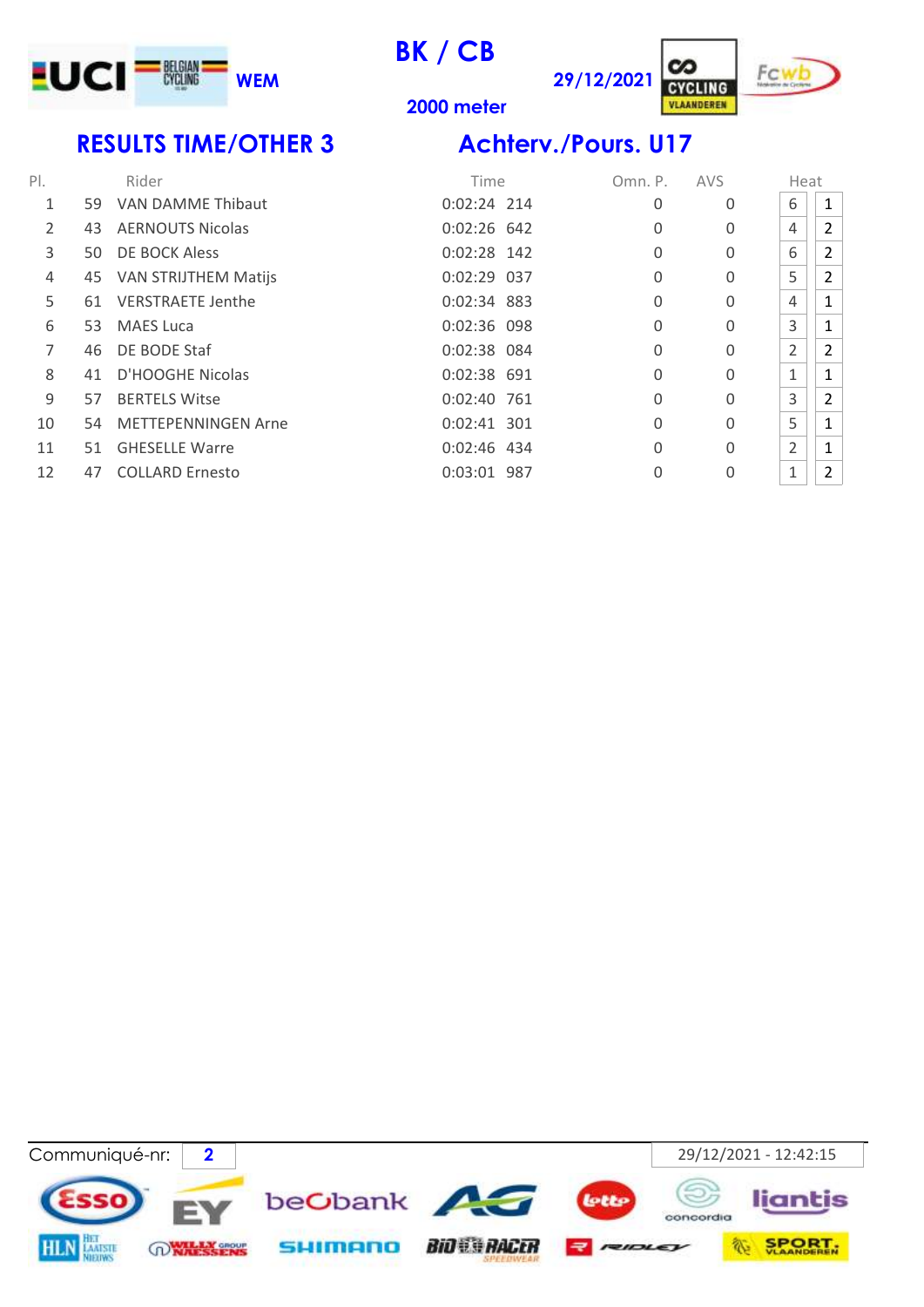

**29/12/2021**



**2000 meter**

### **RESULTS TIME/OTHER 3 Achterv./Pours. DJ**

| $P$ .         |              | Rider                    | Time          | Omn. P. | <b>AVS</b> | Heat |                |
|---------------|--------------|--------------------------|---------------|---------|------------|------|----------------|
|               | 49           | <b>VIERSTRAETE Luca</b>  | 0:02:38 170   | 0       | 0          | 2    | $\overline{2}$ |
| $\mathcal{P}$ | 56.          | DE BUYSSER Auke          | 0:02:52 686   | 0       | 0          | 2    |                |
| 3             | 55           | MICHIELSEN Jilke         | $0:02:58$ 678 | 0       | 0          | 1    |                |
| PI.           |              | Rider                    | Time          | Omn. P. | <b>AVS</b> | Heat |                |
|               |              | 26 HESTERS Hélène        | 0:02:33 931   | 0       | 0          | 4    | $\mathbf{1}$   |
|               | 25           | JOORIS Febe              | 0:02:34 171   | 0       | 0          | 3    | $\overline{2}$ |
| 3             | $22^{\circ}$ | <b>WITTEVRONGEL Lani</b> | 0:02:39 038   | 0       | 0          | 4    | 2              |
| 4             | 39           | SAS Lenke                | $0:03:02$ 164 | 0       | 0          | 3    |                |

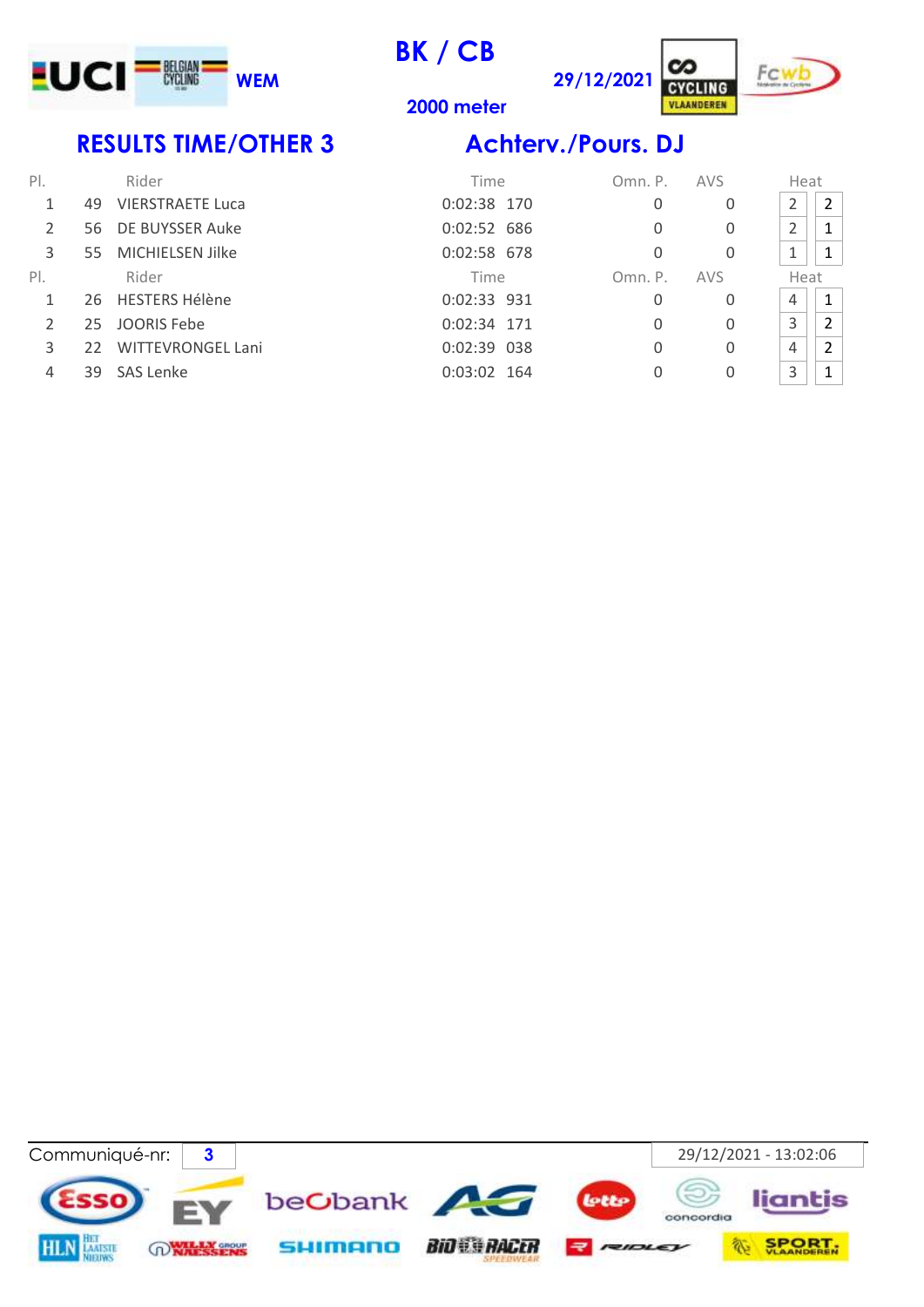





**RESULTS SCRATCH Scratch U19** 

| PI.          | Rider                     | Omnium points    | DNS/DNF/DSQ | AVS-P               |
|--------------|---------------------------|------------------|-------------|---------------------|
| $\mathbf{1}$ | 23 BERTELS Jasper         | 0                |             | $\mathbf 0$         |
| 2            | 30 DE SCHUYTENEER Steffen | $\mathbf 0$      |             | $\mathbf 0$         |
| 3            | 33 VAN BYLEN Liam         | $\mathbf 0$      |             | $\mathbf 0$         |
| 4            | 12 SLAETS Yorick          | $\mathbf 0$      |             | $\mathbf 0$         |
| 5            | 35 DENS Stan              | 0                |             | $\mathbf 0$         |
| 6            | 20 BORREMANS Tyson        | $\mathbf 0$      |             | $\overline{0}$      |
| 7            | 11 LETEN Inias            | $\mathbf 0$      |             | $\mathbf 0$         |
| 8            | 13 VAN GUCHT Yoran        | $\mathbf 0$      |             | $\mathbf 0$         |
| 9            | 38 DE KEERSMAEKER Jens    | $\boldsymbol{0}$ |             | $\mathbf 0$         |
| 10           | 36 CRABBE Tom             | $\boldsymbol{0}$ |             | $\mathbf 0$         |
| 11           | 27 VAN OUDENHOVE Stian    | $\boldsymbol{0}$ |             | $\mathbf 0$         |
| 12           | 28 BAERT Basiel           | $\mathbf 0$      |             | $\mathbf 0$         |
| 13           | 40 VAN DEN HAUTE Milan    | $\mathbf 0$      |             | $\mathbf 0$         |
| 14           | 21 L'EAU Michiel          | $\mathbf 0$      |             | $\overline{0}$      |
| 15           | 37 CRIEL Emilio           | $\mathbf 0$      |             | $\mathbf 0$         |
| 16           | 34 CHINTINNE Tom          | $\mathbf 0$      |             | $\boldsymbol{0}$    |
| 17           | 14 BOELEN Victor          | $\boldsymbol{0}$ |             | $\mathbf 0$         |
| 18           | 18 FRETIN Kaj             | $\mathsf 0$      |             | $\mathbf 0$         |
| 19           | 17 JONCKHEERE Jarne       | $\mathbf 0$      |             | $\mathbf 0$         |
| 20           | 32 GOVAERT Tanghi         | $\mathbf 0$      |             | $\mathsf{O}\xspace$ |
| PI.          | Rider                     | Omnium points    | DNS/DNF/DSQ | AVS-P               |
| 0            | 31 VAN DEN TROOST Witse   | 0                | <b>DNF</b>  | 0                   |
| 0            | 24 DOCQ-CREMER Alexandre  | 0                | <b>DNF</b>  | 0                   |

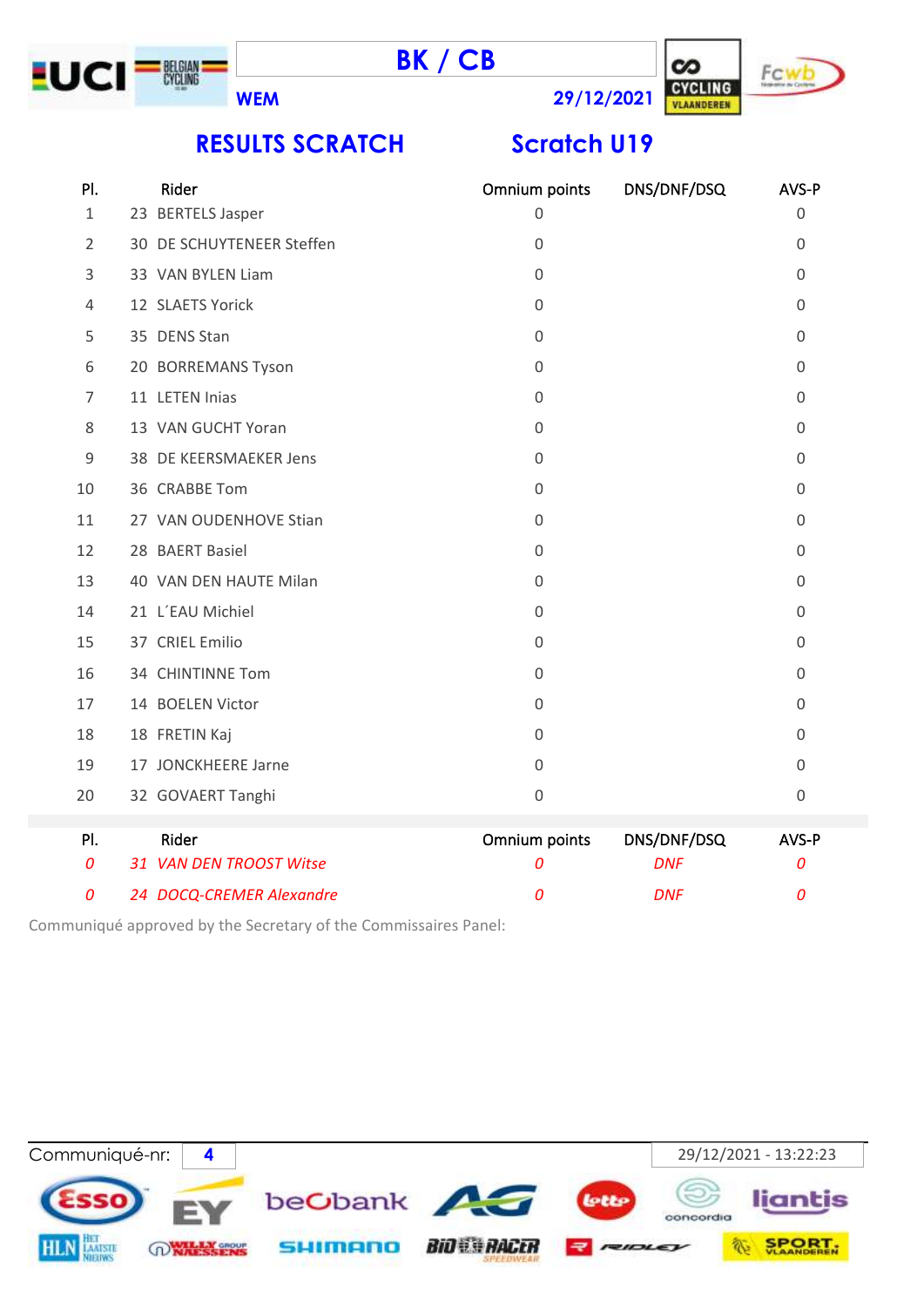

**200 meter**

C/. **29/12/2021**



# **RESULTS TIME/OTHER 1** Sprint DJ

| $P$ . |     | Rider                    | Time          | Omn. P.  | <b>AVS</b> | Heat           |              |
|-------|-----|--------------------------|---------------|----------|------------|----------------|--------------|
| 1     | 44  | <b>WOLFS Lotte</b>       | 0:00:13 229   | 0        | 0          | 1              | $\mathbf{0}$ |
| 2     | 56. | DE BUYSSER Auke          | 0:00:13 310   | $\Omega$ | 0          | 4              | $\mathbf{0}$ |
| 3     | 49  | <b>VIERSTRAETE Luca</b>  | $0:00:13$ 409 | $\Omega$ | 0          | $\overline{2}$ | $\mathbf{0}$ |
| 4     | 55. | <b>MICHIELSEN Jilke</b>  | 0:00:14 177   | $\Omega$ | 0          | 3              | 0            |
| PI.   |     | Rider                    | Time          | Omn. P.  | <b>AVS</b> | Heat           |              |
| 1     | 10  | <b>NICOLAES Julie</b>    | $0:00:12$ 088 | 0        | 0          | 6              | 0            |
| 2     | 22  | <b>WITTEVRONGEL Lani</b> | $0:00:12$ 113 | 0        | 0          | 9              | $\mathbf{0}$ |
| 3     | 16  | WOLFS Zoë                | 0:00:12 420   | 0        | $\Omega$   | 7              | 0            |
| 4     | 26  | <b>HESTERS Hélène</b>    | 0:00:12 791   | $\Omega$ | $\Omega$   | 11             | $\mathbf 0$  |
| 5     | 19  | <b>PUYPE Laura</b>       | 0:00:13 573   | $\Omega$ | 0          | 8              | $\mathbf{0}$ |
| 6     | 25  | <b>JOORIS Febe</b>       | $0:00:14$ 180 | $\Omega$ | 0          | 10             | $\mathbf{0}$ |
| 7     | 39  | <b>SAS Lenke</b>         | $0:00:14$ 259 | 0        | 0          | 12             | 0            |

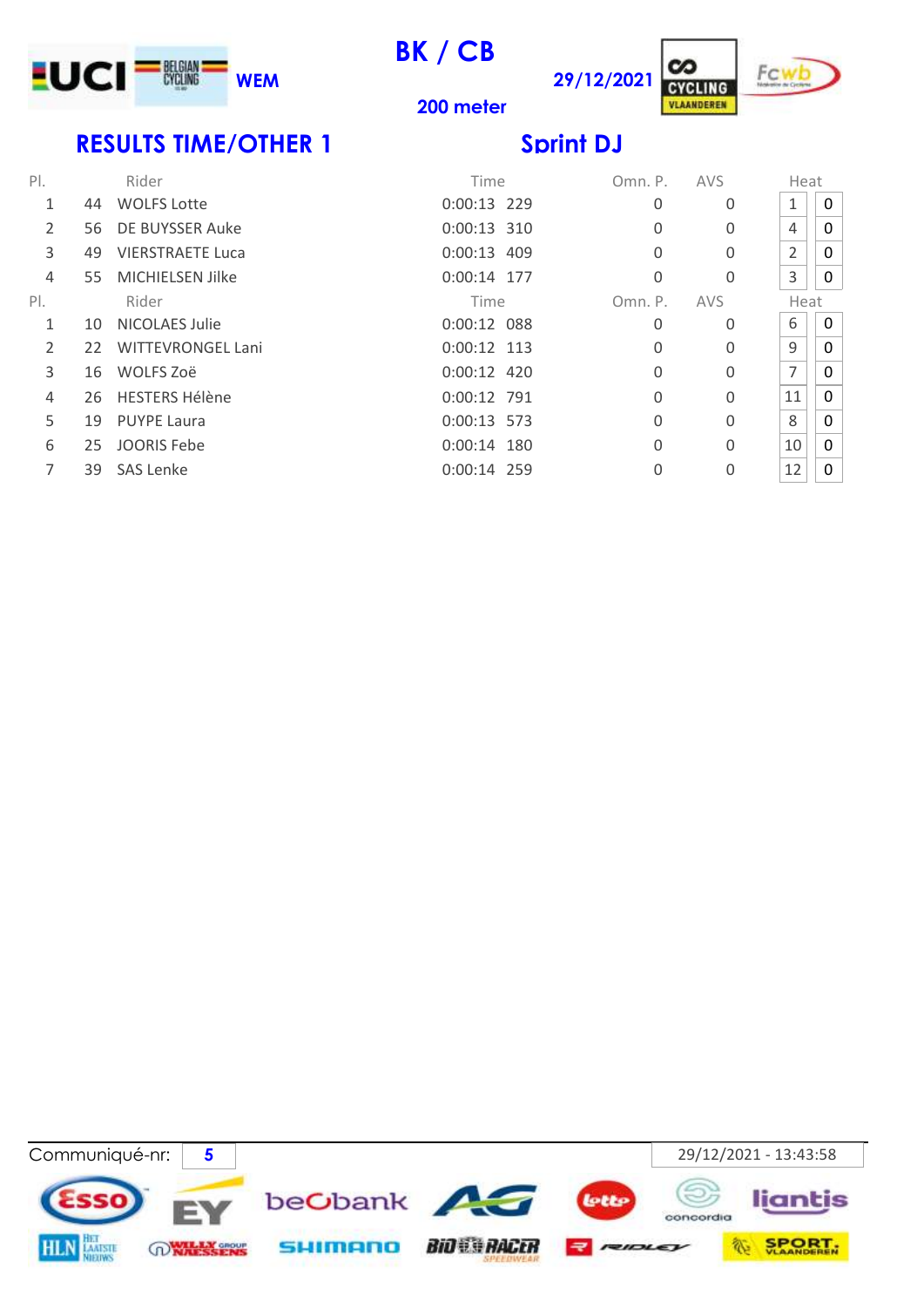





**WEM 29/12/2021**

# **RESULTS SCRATCH Scratch U17**

| PI.            | Rider                   | Omnium points | DNS/DNF/DSQ | AVS-P    |
|----------------|-------------------------|---------------|-------------|----------|
| 1              | 43 AERNOUTS Nicolas     | 0             |             | 0        |
| $\overline{2}$ | 59 VAN DAMME Thibaut    | 0             |             | $\Omega$ |
| 3              | 61 VERSTRAETE Jenthe    | 0             |             | 0        |
| 4              | 45 VAN STRIJTHEM Matijs | 0             |             | 0        |
| 5              | 54 METTEPENNINGEN Arne  | 0             |             | 0        |
| 6              | 46 DE BODE Staf         | 0             |             | $\Omega$ |
| 7              | 51 GHESELLE Warre       | 0             |             | 0        |
| 8              | 57 BERTELS Witse        | $\Omega$      |             | O        |
| 9              | 53 MAES Luca            | 0             |             | $\Omega$ |
| 10             | 48 PUYPE Bram           | 0             |             | $\Omega$ |
| 11             | 41 D'HOOGHE Nicolas     | 0             |             | $\Omega$ |
| 12             | 47 COLLARD Ernesto      | 0             |             | O        |
|                |                         |               |             |          |

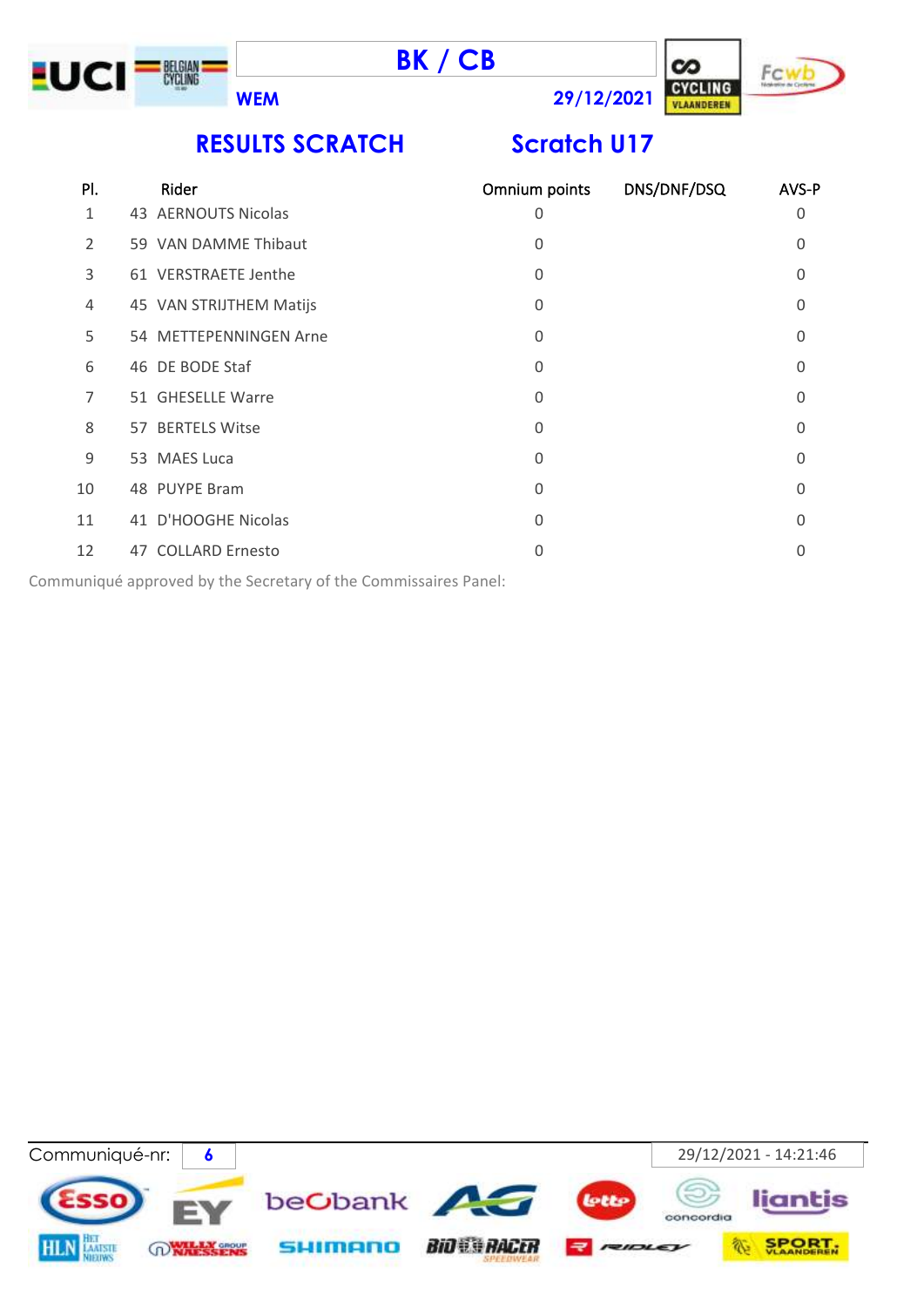

### **WIELERCENTRUM EDDY MERCKX BK/CB SPRINT**



| Sprint 1/4 F                   |    |                       |             | Sprint 1/2 F |      |                       |                          |             |  |  |
|--------------------------------|----|-----------------------|-------------|--------------|------|-----------------------|--------------------------|-------------|--|--|
| Heat<br>Rgnr.<br>Naam          |    |                       | UCI-ID      | Plaats       | Heat | Rgnr.                 | Naam                     | UCI-ID      |  |  |
| <b>WITTEVRONGEL Lani</b><br>22 |    | 10065064954           | 1           |              | 10   | <b>NICOLAES Julie</b> | 10065045049              |             |  |  |
|                                | 39 | <b>SAS Lenke</b>      | 10110680822 | 2            |      | 26                    | <b>HESTERS Hélène</b>    | 10107750917 |  |  |
| 2                              | 16 | <b>WOLFS Zoë</b>      | 10065055052 | 1            | າ    | 22                    | <b>WITTEVRONGEL Lani</b> | 10065064954 |  |  |
|                                | 25 | <b>JOORIS Febe</b>    | 10065074553 | 2            |      | 16                    | <b>WOLFS Zoë</b>         | 10065055052 |  |  |
| 3                              | 26 | <b>HESTERS Hélène</b> | 10107750917 | 1            |      |                       |                          |             |  |  |
|                                | 19 | <b>PUYPE Laura</b>    | 10065057678 | 2            |      |                       |                          |             |  |  |
|                                |    |                       |             |              |      |                       |                          |             |  |  |

| Sprint $1/2$ F |       |                          |             |    |    |  |  |  |  |  |  |
|----------------|-------|--------------------------|-------------|----|----|--|--|--|--|--|--|
| Heat           | Rgnr. | Naam                     | UCI-ID      | H1 | Н2 |  |  |  |  |  |  |
|                | 10    | NICOLAES Julie           | 10065045049 |    |    |  |  |  |  |  |  |
|                | 26    | <b>HESTERS Hélène</b>    | 10107750917 |    |    |  |  |  |  |  |  |
| 2              | 22    | <b>WITTEVRONGEL Lani</b> | 10065064954 |    |    |  |  |  |  |  |  |
|                | 16    | WOLFS Zoë                | 10065055052 |    |    |  |  |  |  |  |  |

| Sprint 1/2 F<br>Sprint 1/4 F |    |                   |             |        |  |      |          |                          | Sprint 1/2 F |                |  |      |       |      | Communige 7 |    |                |  |
|------------------------------|----|-------------------|-------------|--------|--|------|----------|--------------------------|--------------|----------------|--|------|-------|------|-------------|----|----------------|--|
| Heat Rgnr.                   |    | Naam              | UCI-ID      | Plaats |  | Heat | $Rgnr$ . | Naam                     | UCI-ID       | H <sub>2</sub> |  | Heat | Rgnr. | Naam | UCI-ID      | H1 | H <sub>2</sub> |  |
|                              |    | WITTEVRONGEL Lani | 10065064954 |        |  |      | 10       | <b>NICOLAES Julie</b>    | 10065045049  |                |  |      |       |      |             |    |                |  |
|                              | 39 | SAS Lenke         | 10110680822 |        |  |      | 26       | <b>HESTERS Hélène</b>    | 10107750917  |                |  |      |       |      |             |    |                |  |
|                              |    | 16 WOLFS Zoë      | 10065055052 |        |  |      |          | <b>WITTEVRONGEL Lani</b> | 10065064954  |                |  |      |       |      |             |    |                |  |
|                              | つに | JOORIS Febe       | 10065074553 |        |  |      | 16       | <b>WOLFS Zoë</b>         | 10065055052  |                |  |      |       |      |             |    |                |  |

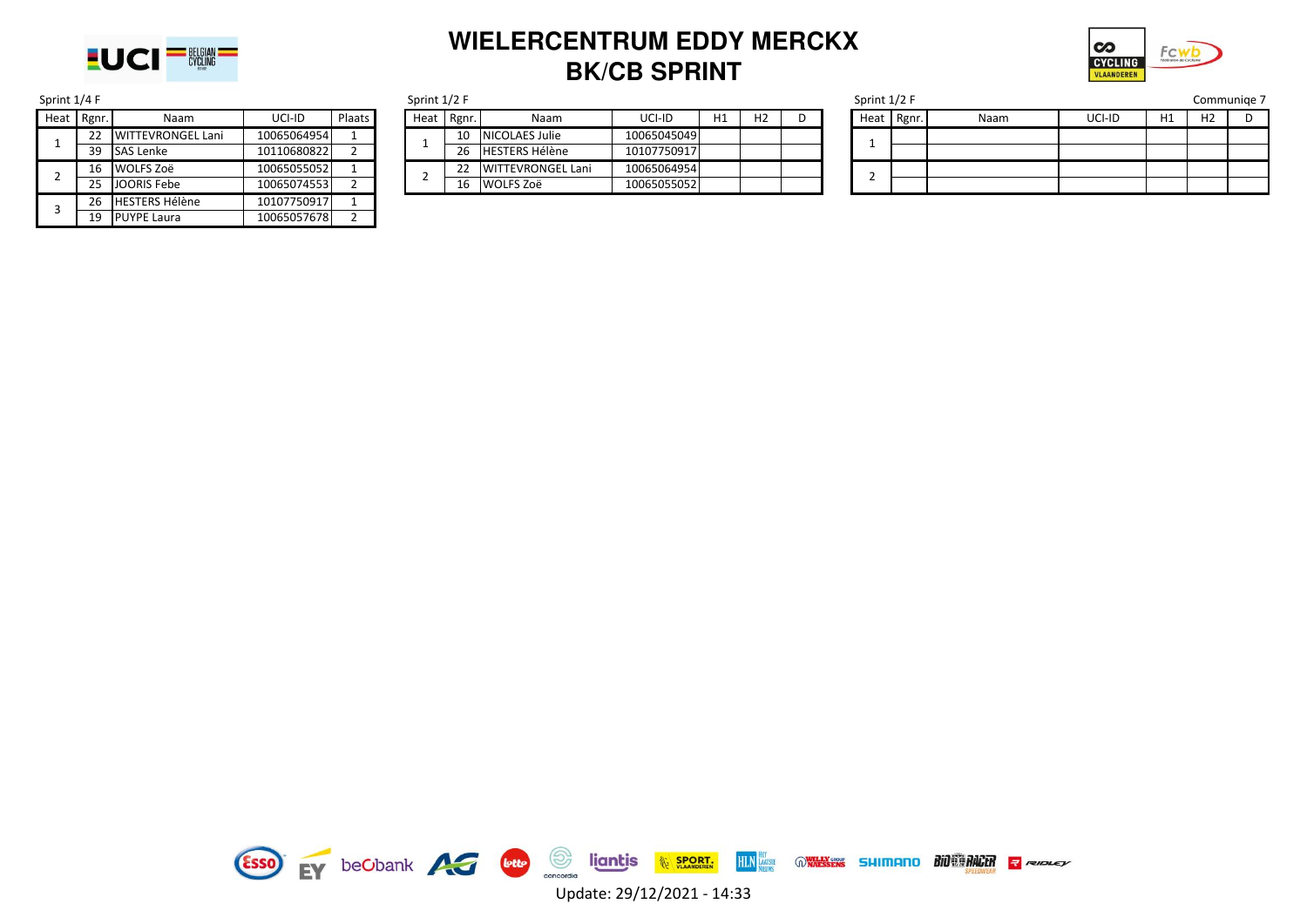

**BK / CB**





AVS Points

**RESULTS POINTSRACE/OMNIUM Puntenkoers U17**

|                |    |                             |                | FinishO        |              |          | Lap Points | Total          | Omn. | <b>DNS</b>         | AV  |
|----------------|----|-----------------------------|----------------|----------------|--------------|----------|------------|----------------|------|--------------------|-----|
| PI.            |    | Rider                       | Point          | rder           | $+/-$        | -/-      | Balance    | Points         | Р.   | <b>DNF</b><br>DSQ. | Poi |
| 1              | 41 | D'HOOGHE Nicolas            | 9              | 8              | 20           | $\Omega$ | 20         | 29             | 29   |                    | O   |
| $\overline{2}$ | 51 | <b>GHESELLE Warre</b>       | 8              | 9              | 20           | $\Omega$ | 20         | 28             | 28   |                    | O   |
| 3              | 61 | <b>VERSTRAETE Jenthe</b>    | 16             | 4              | $\Omega$     | $\Omega$ | 0          | 16             | 16   |                    | O   |
| 4              | 43 | <b>AERNOUTS Nicolas</b>     | 14             | $\overline{2}$ | $\Omega$     | $\Omega$ | 0          | 14             | 14   |                    | O   |
| 5              | 45 | <b>VAN STRIJTHEM Matijs</b> | 11             | $\mathbf{1}$   | $\Omega$     | $\Omega$ | 0          | 11             | 11   |                    | O   |
| 6              | 59 | <b>VAN DAMME Thibaut</b>    | 7              | 10             | $\Omega$     | $\Omega$ | $\Omega$   | 7              | 7    |                    | O   |
| 7              | 46 | DE BODE Staf                | 5              | 3              | $\Omega$     | $\Omega$ | 0          | 5              | 5    |                    | O   |
| 8              | 54 | <b>METTEPENNINGEN Arne</b>  | 3              | 6              | $\Omega$     | $\Omega$ | 0          | 3              | 3    |                    | O   |
| 9              | 48 | <b>PUYPE Bram</b>           | 2              | 5              | $\mathbf{0}$ | $\Omega$ | 0          | $\overline{2}$ | 2    |                    | O   |
| 10             | 53 | <b>MAES Luca</b>            | $\overline{2}$ | 11             | $\Omega$     | $\Omega$ | 0          | $\overline{2}$ | 2    |                    | O   |
| 11             | 57 | <b>BERTELS Witse</b>        | 0              | 7              | $\mathbf 0$  | $\Omega$ | 0          | 0              | 0    |                    | O   |

| PI. |    | Rider                  | Spr.  | FinishOl<br>rder |       |       | Lap Points | Total  | Omn. | <b>DNS</b><br><b>DNF</b><br><b>DSQ</b> |  | <b>AVS</b> |
|-----|----|------------------------|-------|------------------|-------|-------|------------|--------|------|----------------------------------------|--|------------|
|     |    |                        | Point |                  | $+1+$ | - - - | Balance    | Points |      |                                        |  | Points     |
|     | 47 | <i>COLLARD Ernesto</i> |       |                  |       |       |            |        |      | <b>DNS</b>                             |  |            |

**SPRINTPOINTS (sprintnr - backnumber - points)**

| 1            | 61   | -5             | 3              | 41    | -5             |       | 5 59  | -5 |  |
|--------------|------|----------------|----------------|-------|----------------|-------|-------|----|--|
| $\mathbf{1}$ | 41   | $\overline{3}$ | $\overline{3}$ | - 51  | $\blacksquare$ | 5     | 61    | 3  |  |
| 1            | -59  | 2              | 3              | 48    | 2              |       | 5 53  | -2 |  |
| $\mathbf{1}$ | 43   | 1              |                | 3, 54 | $\mathbf{1}$   | $5 -$ | 45    | 1  |  |
|              | 2 51 | 5              | 4              | 43    | 5              | 6     | 45 10 |    |  |
| $\mathbf{2}$ | 61   | 3              | 4              | 61    | 3              | 6     | 43    | 6  |  |
| $\mathbf{2}$ | -43  | 2              | 4              | -54   | -2             | 6     | 46    | 4  |  |
|              | 2 46 | $\mathbf{1}$   | 4              | 41    | $\mathbf{1}$   | 6     | 61    | 2  |  |
|              |      |                |                |       |                |       |       |    |  |

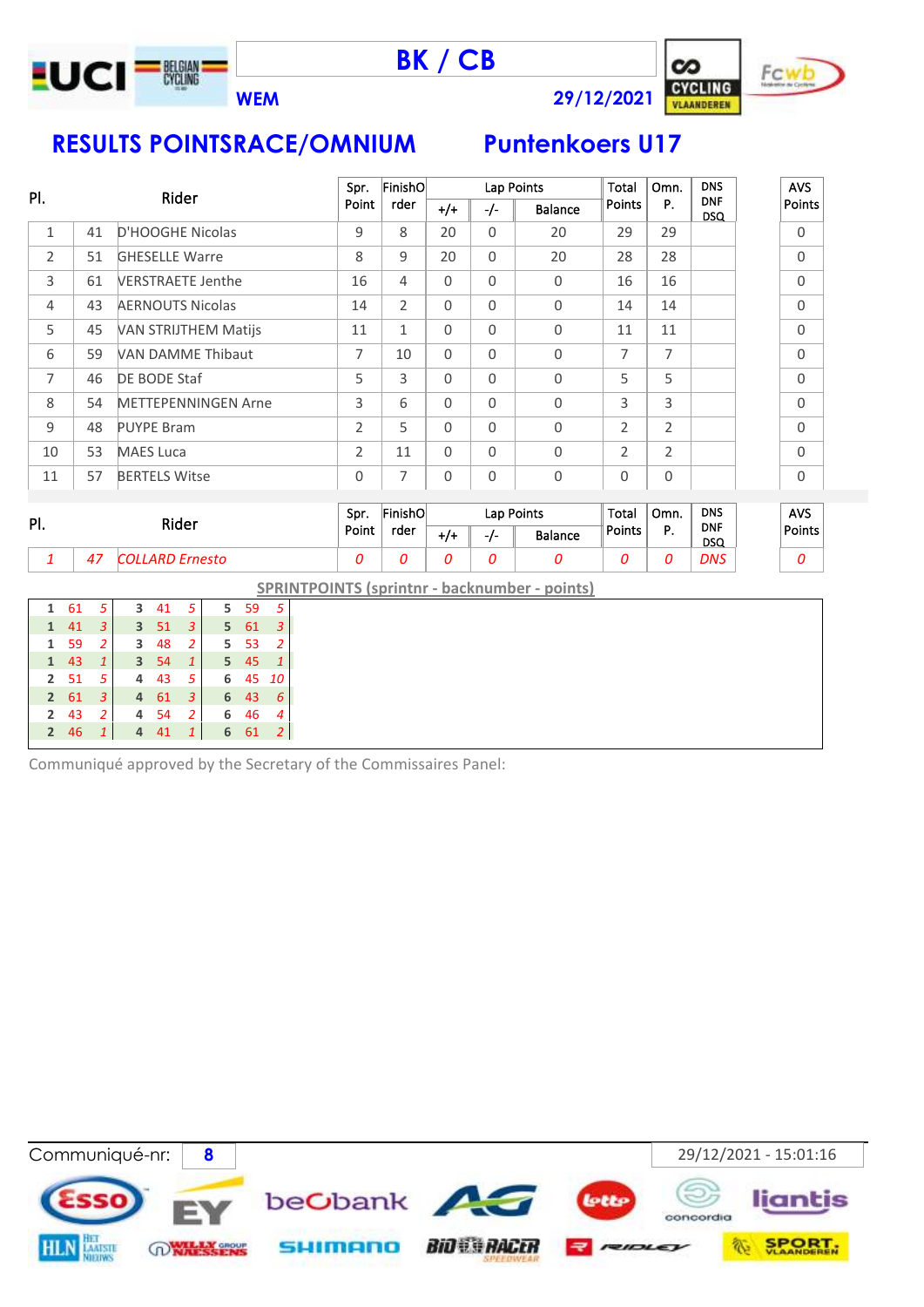





DNS DNF DSQ

### **RESULTS MADISON Madison U19**

| PI. | Rider                            | Spr.     | FinishO        |          | Lap Points |                | Total  |
|-----|----------------------------------|----------|----------------|----------|------------|----------------|--------|
|     |                                  | Point    | rder           | $^{+/+}$ | $-/-$      | <b>Balance</b> | Points |
| 0   | 4BERTELS / LETEN                 | 48       | 3              | 0        | 0          | 0              | 48     |
| 0   | 1VAN DEN HAUTE / DE SCHUYTTENEER | 35       |                | 0        | 0          | 0              | 35     |
| 0   | 9L'EAU / VAN OUDENHOVE           | 32       | $\mathfrak{D}$ | 0        | 0          | $\Omega$       | 32     |
| 0   | 2VAN BYLEN / DENS                | 15       | 4              | 0        | $-20$      | $-20$          | -5     |
| 0   | <b>3SLAETS / JONCKHEERE</b>      | 13       | 5              | 0        | $-40$      | $-40$          | $-27$  |
| 0   | 6CRIEL / GOVAERT                 | $\Omega$ | 6              | 0        | $-60$      | $-60$          | -60    |

| <b>SPRINTPOINTS (sprintnr - backnumber - points)</b> |
|------------------------------------------------------|
|------------------------------------------------------|

|             |                     |            | $\sim$ 4            | -5 '         | 5. | 4 5                 |                | $\mathbf{7}$                                    |                  | 4 5 | 9 1 5                     |  | 11      | -4 |                |
|-------------|---------------------|------------|---------------------|--------------|----|---------------------|----------------|-------------------------------------------------|------------------|-----|---------------------------|--|---------|----|----------------|
|             |                     | 31         | 3 1 3               |              |    | $5 \quad 3$         | $-3$           | $\overline{7}$                                  | $9 \quad 3 \mid$ |     | $9 \quad 4 \quad 3$       |  | 11 9 3  |    |                |
|             | 1 9                 | <b>2</b> I | 3 2                 | <sup>2</sup> | 5  | -1                  | $\overline{2}$ | <b>7</b>                                        |                  |     | 1 2 9 2 2                 |  | 11 3    |    |                |
|             | $1 \quad 4 \quad 1$ |            | 3 9 1               |              |    | $5 \quad 2$         |                | $1 \overline{7}$                                |                  |     | 3 1 9 9 1                 |  | 11 1 1  |    |                |
|             | $2 \t 4 \t 5$       |            | 4 9 5               |              |    |                     |                | $\begin{array}{cccc} 6 & 4 & 5 & 8 \end{array}$ | 4 5              |     | $10 \quad 9 \quad 5$      |  | 12 1 10 |    |                |
|             | $2 \quad 9 \quad 3$ |            | $4 \quad 1 \quad 3$ |              |    |                     |                |                                                 |                  |     | 6 2 3 8 1 3 10 4 3        |  | 12 9 6  |    |                |
| $2 \quad 3$ |                     |            | 4 4 2               |              |    | $6 \quad 1 \quad 2$ |                |                                                 |                  |     | 8 9 2 10 2 2              |  | 12 4    |    | $\overline{4}$ |
|             |                     |            | 4 2 1               |              |    |                     |                |                                                 |                  |     | 6 9 1 8 2 1 10 1 1 12 2 2 |  |         |    |                |
|             |                     |            |                     |              |    |                     |                |                                                 |                  |     |                           |  |         |    |                |

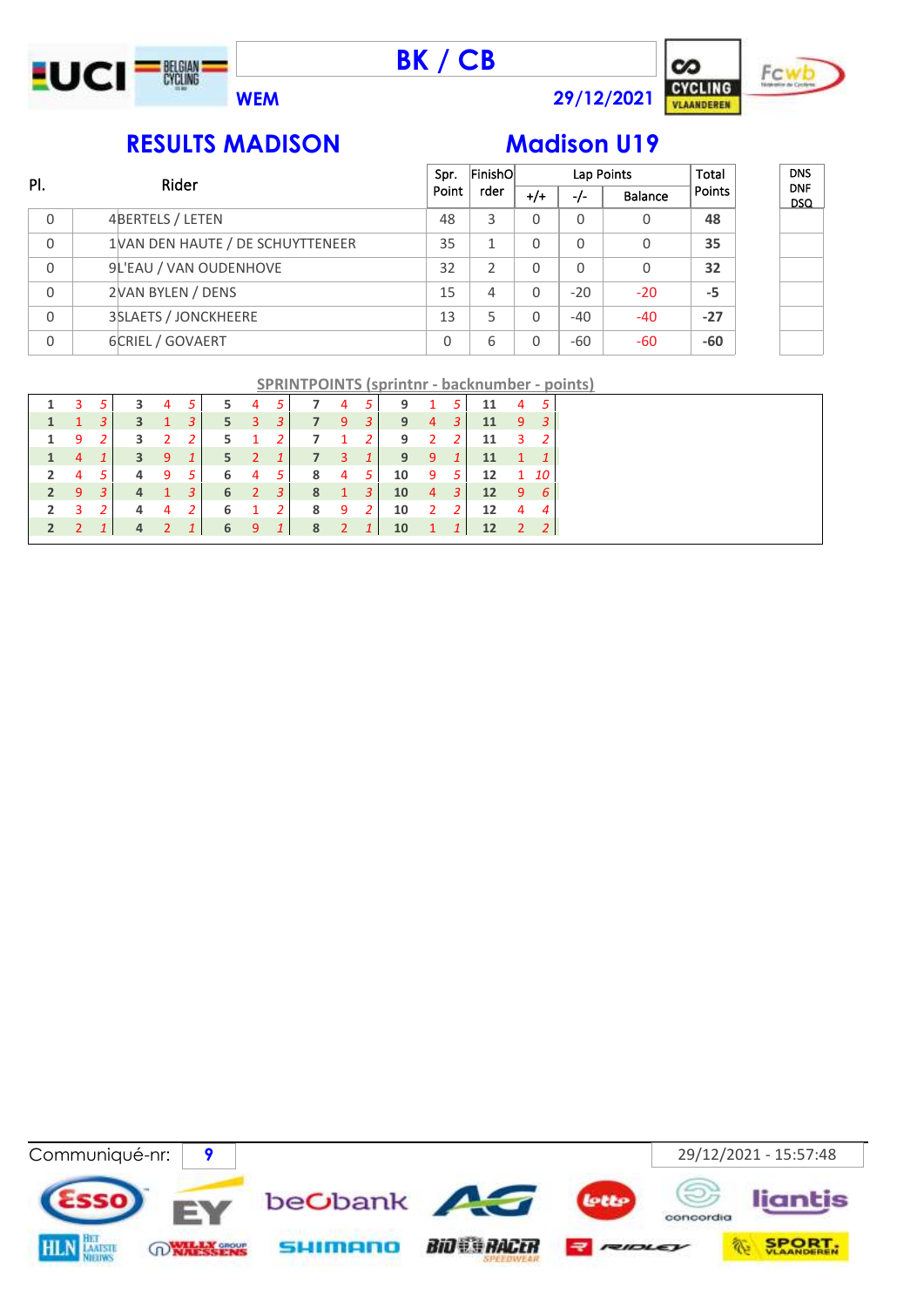

cz **29/12/2021 CYCLING** 

VLAANDEREN



**1000 meter**

### **RESULTS TIME/OTHER 2 1000m El/U23 - Quali**

| PI.           |    | Rider                     | Time          | Omn. P. | <b>AVS</b> | Heat                 |                |
|---------------|----|---------------------------|---------------|---------|------------|----------------------|----------------|
|               | 4  | <b>SENRAME Arthur</b>     | 0:01:05 481   | 0       | 0          | 4                    | 1              |
| $\mathcal{P}$ |    | <b>BERNARD Thibaut</b>    | $0:01:05$ 686 | 0       | 0          | 5                    | $\overline{2}$ |
| 3             | 9  | RAES Renzo                | 0:01:05 757   | 0       | 0          | 3                    | 1              |
| 4             | 3  | <b>LEFEBER Mathias</b>    | 0:01:07 729   | 0       | 0          | 3                    | $\overline{2}$ |
| 5             | 5. | <b>WERNIMONT Nicolas</b>  | $0:01:07$ 762 | 0       | 0          | 5                    | 1              |
| 6             | 6. | <b>LITVINOV Dominik</b>   | 0:01:08 567   | 0       | 0          | $\overline{2}$       | 1              |
|               |    | DE BAETS Kristof          | $0:01:10$ 379 | 0       | 0          | $\blacktriangleleft$ | 1              |
| 8             | 8  | <b>DECEUNINCK Andreas</b> | $0:01:12$ 220 | 0       | 0          | $\overline{2}$       | 2              |
| 9             |    | <b>TISON Frederick</b>    | $0:01:13$ 627 | 0       |            | 4                    | $\overline{2}$ |

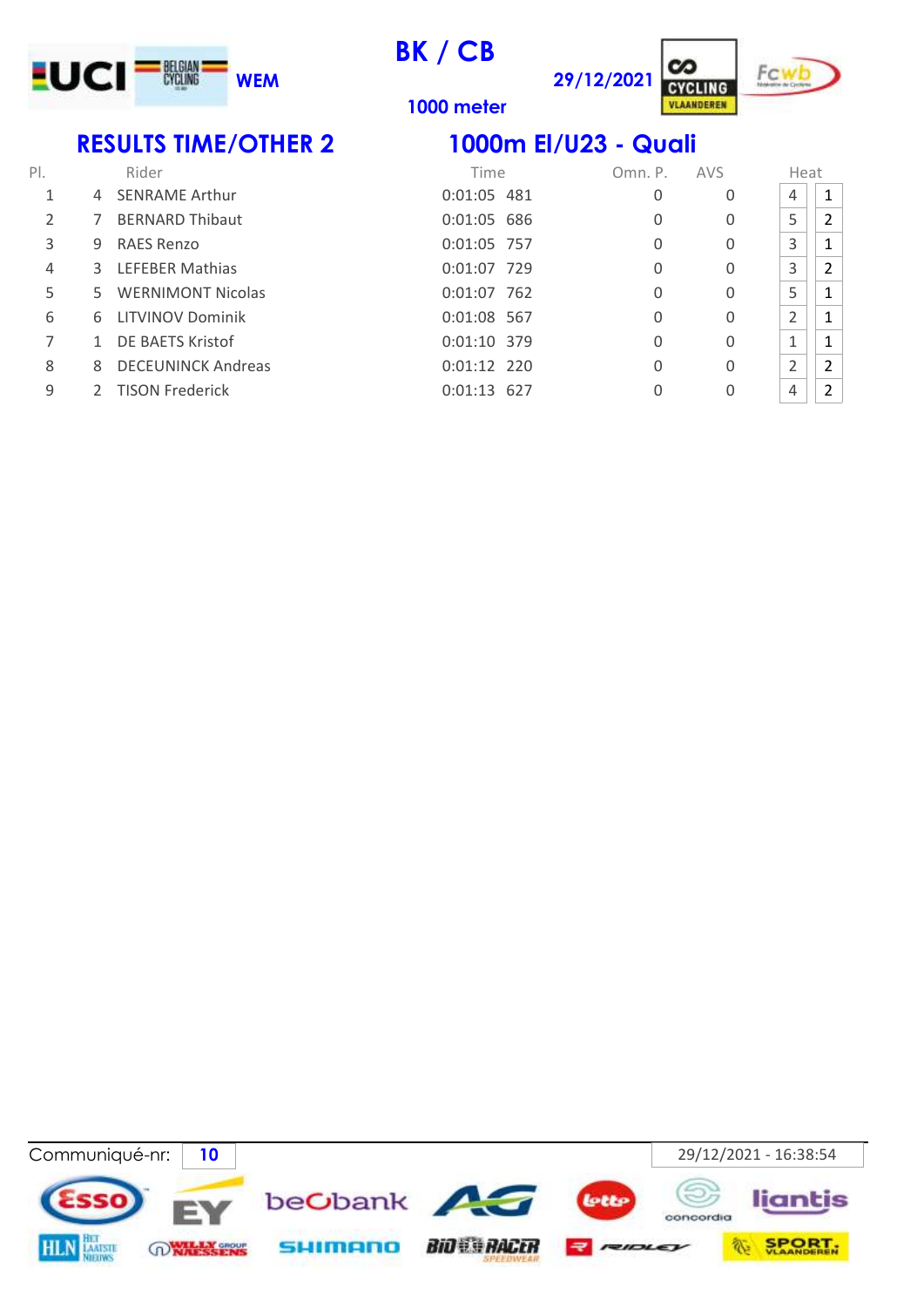

**29/12/2021 CYCLING** 



VLAANDEREN

**meter**

# **RESULTS TIME/OTHER 2 1000m U19 - Quali**

| PI.   |    | Rider                      | Time           | Omn. P.         | AVS              | Heat           |                     |
|-------|----|----------------------------|----------------|-----------------|------------------|----------------|---------------------|
| 1     | 40 | VAN DEN HAUTE Milan        | 0:01:05 385    | 0               | 0                | 11             | $\mathbf{1}$        |
| 2     | 15 | DE SCHRIJVER Runar         | 0:01:06 290    | 0               | $\mathbf{0}$     | 3              | $\overline{2}$      |
| 3     | 23 | <b>BERTELS Jasper</b>      | 0:01:06 625    | $\Omega$        | $\mathbf 0$      | 10             | $\overline{2}$      |
| 4     | 13 | <b>VAN GUCHT Yoran</b>     | 0:01:07 134    | $\overline{0}$  | $\mathbf 0$      | 10             | $\mathbf{1}$        |
| 5     | 12 | <b>SLAETS Yorick</b>       | 0:01:07 145    | $\Omega$        | $\mathbf 0$      | 8              | $\mathbf{1}$        |
| 6     | 33 | <b>VAN BYLEN Liam</b>      | 0:01:07 557    | 0               | $\mathbf{0}$     | 9              | $\overline{2}$      |
| 7     | 11 | <b>LETEN Inias</b>         | 0:01:08 227    | $\Omega$        | $\mathbf 0$      | 4              | $\overline{2}$      |
| 8     | 36 | <b>CRABBE Tom</b>          | 0:01:09 137    | 0               | $\mathbf 0$      | 9              | $\mathbf{1}$        |
| 9     | 20 | <b>BORREMANS Tyson</b>     | 0:01:09<br>186 | $\overline{0}$  | $\mathbf 0$      | 3              | $\mathbf{1}$        |
| 10    | 35 | <b>DENS Stan</b>           | 0:01:09 205    | $\Omega$        | $\mathbf 0$      | 11             | $\overline{2}$      |
| 11    | 38 | DE KEERSMAEKER Jens        | $0:01:11$ 831  | $\Omega$        | $\mathbf{0}$     | 7              | $\mathbf{1}$        |
| 12    | 34 | <b>CHINTINNE Tom</b>       | 0:01:11 859    | $\Omega$        | $\mathbf 0$      | 5              | $\mathbf{1}$        |
| 13    | 27 | <b>VAN OUDENHOVE Stian</b> | $0:01:12$ 608  | 0               | $\mathbf 0$      | $\overline{7}$ | $\overline{2}$      |
| 14    | 18 | FRETIN Kaj                 | $0:01:12$ 812  | 0               | 0                | 4              | $\mathbf 1$         |
| 15    | 21 | L'EAU Michiel              | 0:01:13 559    | $\Omega$        | $\mathbf{0}$     | 6              | $\mathbf{1}$        |
| 16    | 14 | <b>BOELEN Victor</b>       | 0:01:14 399    | $\Omega$        | $\mathbf{0}$     | 5              | $\overline{2}$      |
| 17    | 31 | VAN DEN TROOST Witse       | $0:01:16$ 063  | $\Omega$        | $\mathbf 0$      | 8              | $\overline{2}$      |
| 18    | 24 | DOCQ-CREMER Alexandre      | 0:01:18 444    | 0               | 0                | $\mathbf{1}$   | $\mathbf 1$         |
| $P$ . |    | Rider                      | Time           | Omn. P.         | AVS              | Heat           |                     |
| 0     | 28 | <b>BAERT Basiel</b>        | 000            | <b>DNS</b><br>0 | $\boldsymbol{0}$ | 8              | $\overline{2}$      |
| 0     | 29 | <b>MERTENS Tjorven</b>     | 000            | <b>DNS</b><br>0 | $\boldsymbol{0}$ | $\overline{2}$ | $\pmb{\mathcal{1}}$ |
| 0     | 37 | <b>CRIEL Emilio</b>        | 000            | <b>DNS</b><br>0 | 0                | 6              | $\overline{1}$      |

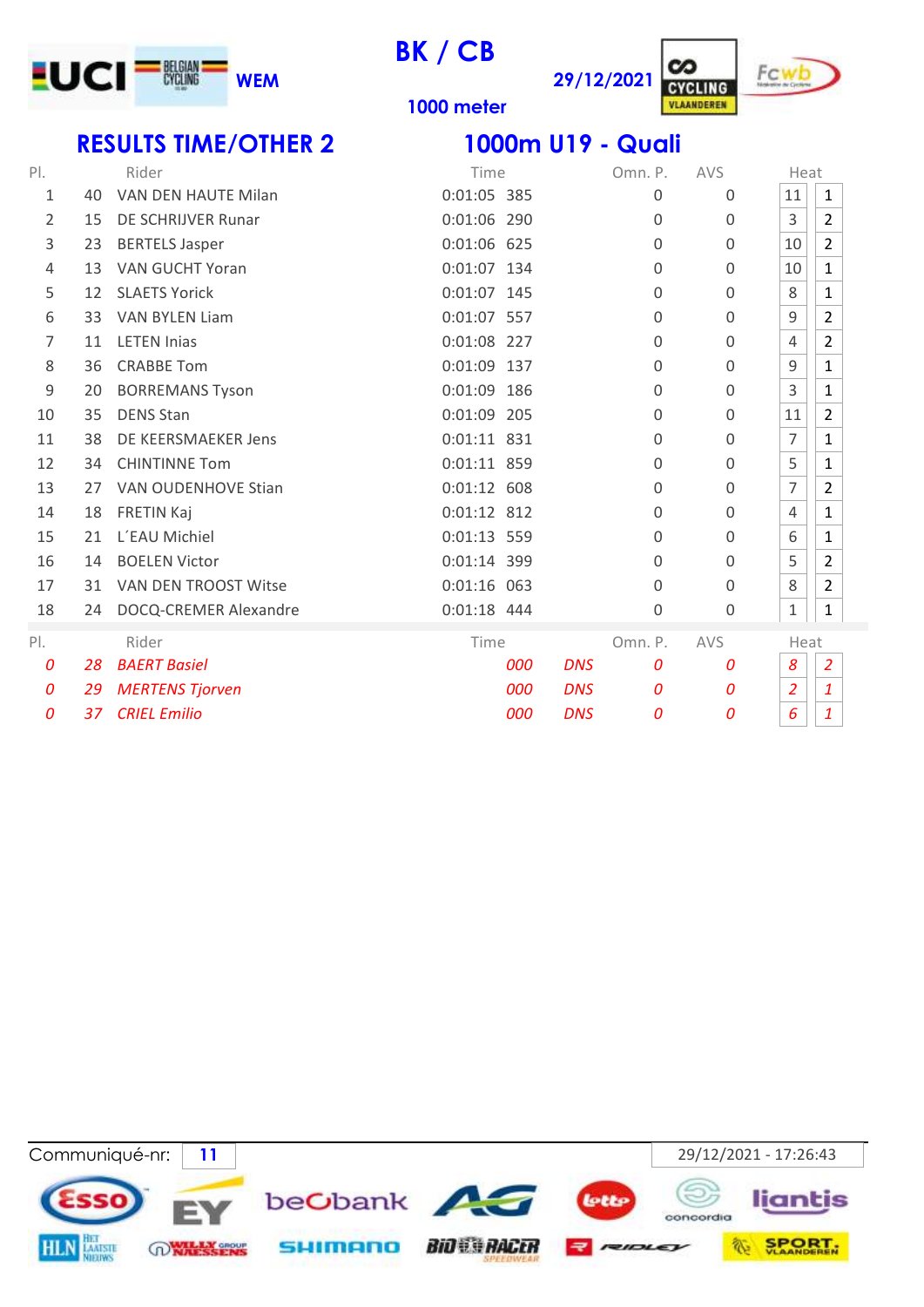

### WIELERCENTRUM EDDY MERCKX BK/CB SPRINT



# Heat | Rgnr. | Naam | UCI-ID | H1 | H2 | D | | H2 | H2 | D | H1 | H2 | D 1 44 WOLFS Lotte 10065135985 1 1<br>1 55 MICHIELSEN Jilke 10065174785 2 2 2 56 DE BUYSSER Auke 10065178122 1 1<br>49 VIERSTRAETE Luca 10073128078 2 2

| Sprint 1/2 F |                          |                          |             |    |                |              |  | Sprint 1/2 F |                         |                         | Communige 12 |    |                |  |                 |
|--------------|--------------------------|--------------------------|-------------|----|----------------|--------------|--|--------------|-------------------------|-------------------------|--------------|----|----------------|--|-----------------|
| Heat         | Rgnr.                    | Naam                     | UCI-ID      | Η1 | H <sub>2</sub> | <sub>n</sub> |  |              | Heat   Rgnr.            | <b>Naam</b>             | UCI-ID       | H1 | H <sub>2</sub> |  |                 |
|              | 44                       | <b>IWOLFS Lotte</b>      | 10065135985 |    |                |              |  |              | 55                      | <b>MICHIELSEN Jilke</b> | 10065174785  |    |                |  | PL3             |
| 55           |                          | <b>IMICHIELSEN Jilke</b> | 10065174785 |    |                |              |  |              | 49                      | <b>VIERSTRAETE Luca</b> | 10073128078  |    |                |  |                 |
|              | 56                       | <b>DE BUYSSER Auke</b>   | 10065178122 |    |                |              |  |              | 44                      | <b>WOLFS Lotte</b>      | 10065135985  |    |                |  | PL <sub>1</sub> |
| 49           | <b>IVIERSTRAETE Luca</b> | 10073128078              |             |    |                |              |  | 56           | <b>IDE BUYSSER Auke</b> | 10065178122             |              |    |                |  |                 |

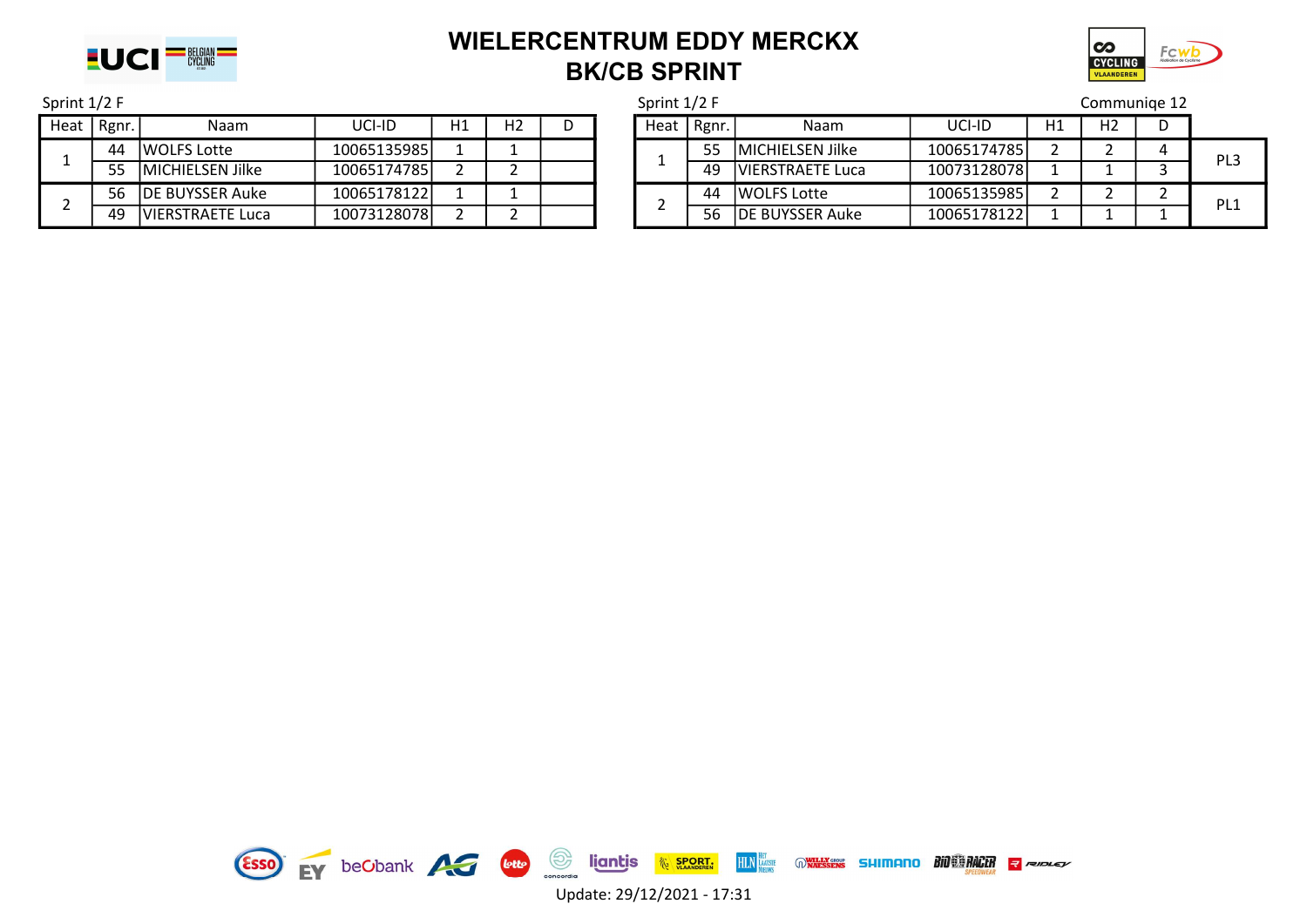

cz **29/12/2021 CYCLING** 



**1000 meter**

# **RESULTS TIME/OTHER 2 1000m El/U23 - Final**

| PI.           |   | Rider                  | Time        | Omn. P. | <b>AVS</b> | Heat |  |
|---------------|---|------------------------|-------------|---------|------------|------|--|
|               |   | 4 SENRAME Arthur       | 0:01:05 321 |         |            |      |  |
|               | 7 | <b>BERNARD Thibaut</b> | 0:01:05 573 |         |            |      |  |
| $\mathcal{R}$ | 9 | RAES Renzo             | 0:01:05 760 |         |            |      |  |
| 4             | ₹ | <b>LEFEBER Mathias</b> | 0:01:07 910 |         |            |      |  |
|               |   |                        |             |         |            |      |  |

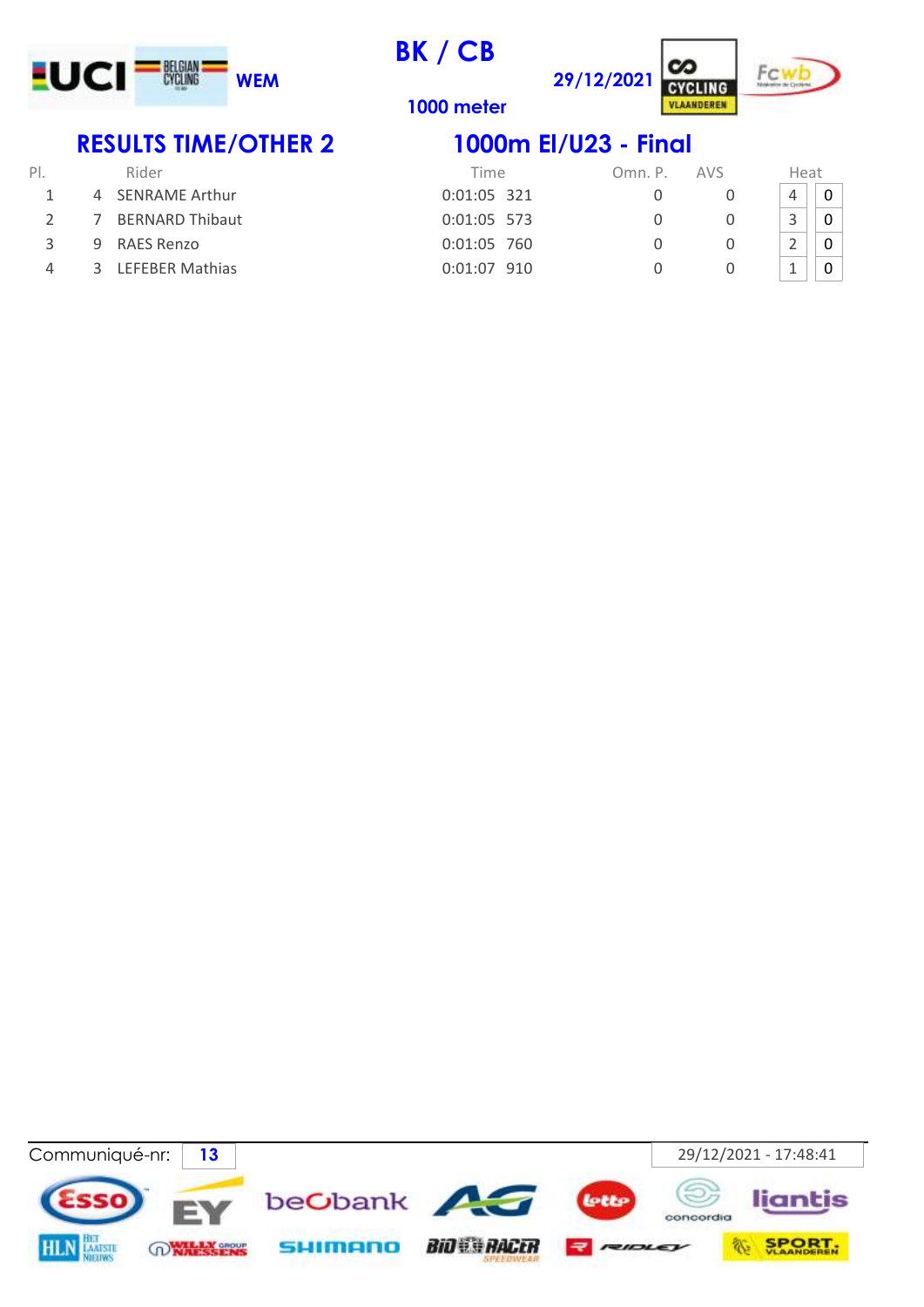

### WIELERCENTRUM EDDY MERCKX BK/CB SPRINT



| Sprint 1/4 F   |       |                           |             |        |  |  |  |  |
|----------------|-------|---------------------------|-------------|--------|--|--|--|--|
| Heat           | Rgnr. | Naam                      | UCI-ID      | Plaats |  |  |  |  |
| 1              | 22    | <b>IWITTEVRONGEL Lani</b> | 10065064954 |        |  |  |  |  |
|                | 39    | lSAS Lenke                | 10110680822 | 2      |  |  |  |  |
| $\overline{2}$ | 16    | l WOLFS Zoë               | 10065055052 |        |  |  |  |  |
|                | 25    | <b>JJOORIS Febe</b>       | 10065074553 |        |  |  |  |  |
| 3              | 26    | <b>HESTERS Hélène</b>     | 10107750917 |        |  |  |  |  |
|                | 19    | <b>PUYPE Laura</b>        | 10065057678 |        |  |  |  |  |

| print 1/4 F |              |                          |             |        |  | Sprint 1/2 F |          |                           |             |    |                |  | Sprint 1/2 F |       | communiqe                |             |    |                |  |
|-------------|--------------|--------------------------|-------------|--------|--|--------------|----------|---------------------------|-------------|----|----------------|--|--------------|-------|--------------------------|-------------|----|----------------|--|
|             | Heat   Rgnr. | Naam                     | uci-id      | Plaats |  | Heat         | Rgnr.    | Naam                      | UCI-ID      | H1 | H <sub>2</sub> |  | Heat         | Rgnr. | Naam                     | UCI-ID      | H1 | H <sub>2</sub> |  |
|             |              | <b>WITTEVRONGEL Lani</b> | 10065064954 |        |  |              |          | <b>INICOLAES Julie</b>    | 10065045049 |    |                |  |              |       | lHESTERS Hélène          | 10107750917 |    |                |  |
|             |              | <b>ISAS Lenke</b>        | 10110680822 |        |  |              | $\Omega$ | <b>HESTERS Hélène</b>     | 10107750917 |    |                |  |              |       | 16 WOLFS Zoë             | 10065055052 |    |                |  |
|             |              | WOLFS Zoë                | 10065055052 |        |  |              |          | <b>IWITTEVRONGEL Lani</b> | 10065064954 |    |                |  |              |       | <b>INICOLAES Julie</b>   | 10065045049 |    |                |  |
|             |              | <b>JJOORIS Febe</b>      | 10065074553 |        |  |              |          | l WOLFS Zoë               | 10065055052 |    |                |  |              |       | <b>WITTEVRONGEL Lani</b> | 10065064954 |    |                |  |

| Sprint 1/4 F |                       |              |        | Sprint 1/2 F |              |                           |             |    |  | Sprint 1/2 F |       |                           |             |    | Communige 14   |                 |
|--------------|-----------------------|--------------|--------|--------------|--------------|---------------------------|-------------|----|--|--------------|-------|---------------------------|-------------|----|----------------|-----------------|
| Heat   Rgnr. | Naam                  | UCI-ID       | Plaats |              | Heat   Rgnr. | Naam                      | UCI-ID      | H1 |  | Heat         | Rgnr. | Naam                      | UCI-ID      | H1 | H <sub>2</sub> |                 |
|              | 22 IWITTEVRONGEL Lani | 10065064954  |        |              | 10           | <b>INICOLAES Julie</b>    | 10065045049 |    |  |              | 26    | HESTERS Hélène            | 10107750917 |    |                | PL <sub>3</sub> |
|              | 39 ISAS Lenke         | 101106808221 |        |              | 26           | HESTERS Hélène            | 10107750917 |    |  |              | 16    | MOLFS Zoë                 | 10065055052 |    |                |                 |
|              | 5 NVOLFS Zoë          | 10065055052  |        |              |              | <b>IWITTEVRONGEL Lani</b> | 10065064954 |    |  |              | 10    | <b>INICOLAES Julie</b>    | 10065045049 |    |                | PL1             |
|              | 25 JJOORIS Febe       | 10065074553  |        |              | 16           | WOLFS Zoë                 | 10065055052 |    |  |              | 22    | <b>IWITTEVRONGEL Lani</b> | 10065064954 |    |                |                 |